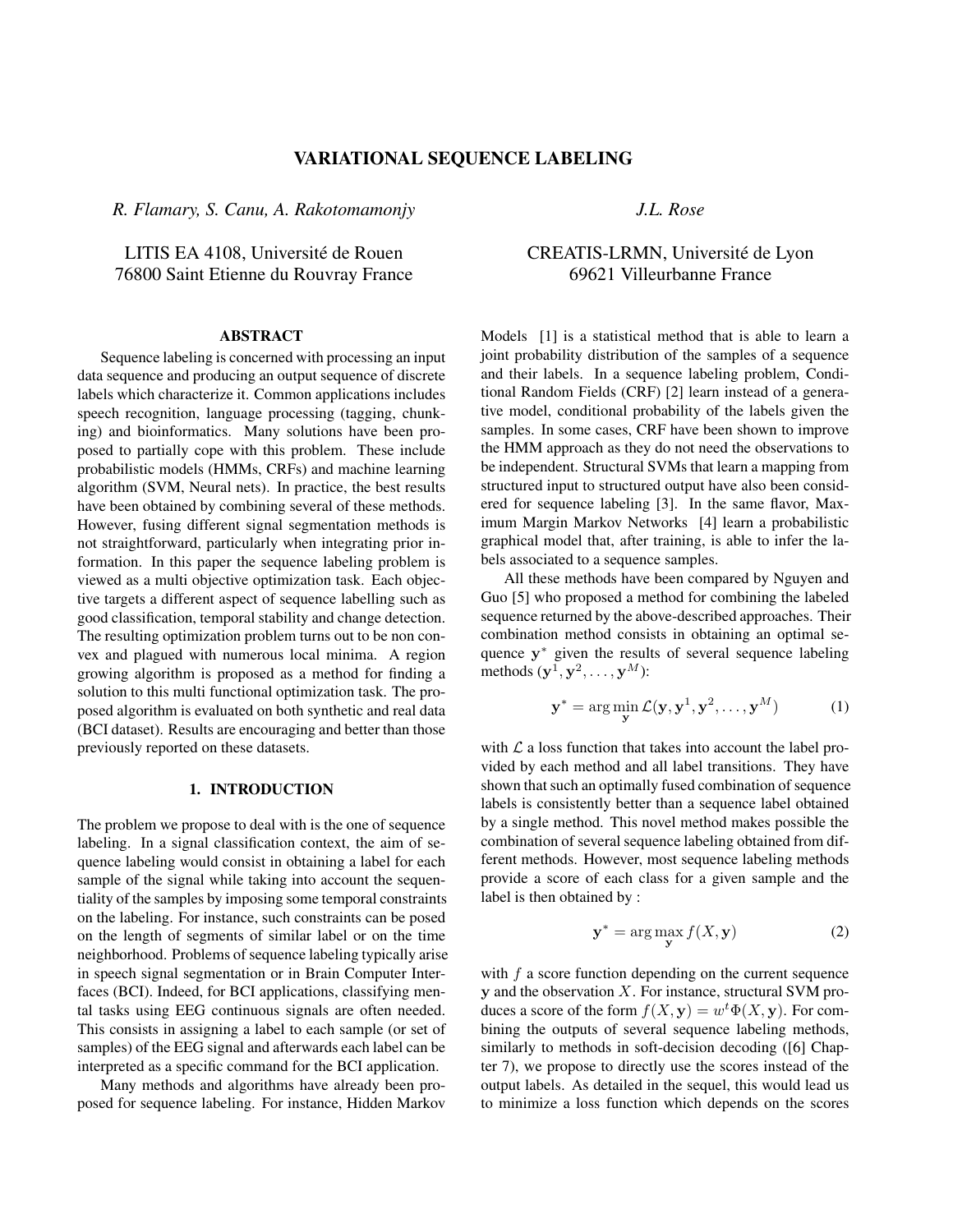returned by different labeling methods. In our case, we minimize a sum of functionals each one corresponding to a specific method. Furthermore, through this formulation, we can integrate prior knowledge by adding a functional related to such a knowledge to the sum, leading to a more difficult problem. However it can be solved using a variational approach. This means that instead of considering functional values, we consider their variation with respect to a change of label for a given sequence. Recently, Rose et al.[7] has cast the problem of labeled image segmentation as the minimization of a sum of functionals. The minimization problem was solved through a Region Growing algorithm.

Thus, our main contribution in this paper is to propose a variational framework for combining different sequence labeling methods and prior knowledge. We propose to introduce a region growing like algorithm denoted as variational Sequence Labeling Algorithm for solving the resulting optimization problem.

The paper is organized as follows. First, we will express our problem as a sum of functionals, each of them bringing information about the problem and accuracy to the final solution. We propose several functionals of which some corresponds to existing methods cited above. Then, we will present our algorithm to solve our minimization problem. Finally, we will test our method on a toy dataset and on a BCI Mental Task segmentation.

# 2. VARIATIONAL SIGNAL SEGMENTATION

For learning, we assume to have a sequence  $X^{tr}$  of length  $T^{tr}$  where each sample belongs to  $\mathbb{R}^D$  and a sequence of labels  $y^{tr} \in \{1, ..., N\}^{T^{tr}}$ . We suppose that  $X^{tr}$  is gathered as matrix of dimension  $T^{tr} \times D$ . For testing, we have a sequence X of length T. We denoted as  $X_i \in \mathbb{R}^D$  the *i*th sample of sequence  $X$ .

## 2.1. Variational Approach

We propose to cast our problem in the context of variational framework:

$$
\min_{\mathbf{y}} \sum_{i=1}^{N_f} \lambda_i J_i(\mathbf{y}, X, \mathbf{y}^{tr}, X^{tr})
$$
\n(3)

with each functional  $J_i$  is balanced by  $\lambda_i \in \mathbb{R}^+$ .

Typically in clustering, a criterion that maximizes the similarity of the samples in each class is generally used. A valid functional, in this case, is the sum for every sample of the distance intra-classes. But if we want to integrate a prior knowledge, a second functional corresponding to this information should be added. The arguments given to a functional depends on the criterion. For example, a supervised learning would imply a functional using  $(X, X^{tr}, y^{tr})$ , the

training and test set. Whereas a functional for a prior information like the number of regions would use only y.

Variational methods have been used in the context of supervised learning [8] and in image segmentation [7]. For instance in the latter work, Rose et al. have integrated a shape prior information with a region-based criterion. In this work, we propose to adapt this variational approach to sequence labeling. In the next section, we define functionals derived from existing methods.

#### 2.2. Labeling functional

This functional is the one corresponding to a supervised learning criterion. For that, we need to obtain  $N$  decision functions returning a score for a sample to be a member of class n.

$$
f_n = \arg\min_{f} \mathcal{L}_n(\mathbf{y}^{tr}, f(X^{tr})) + \lambda \Omega(f) \tag{4}
$$

with  $\mathcal{L}_n$  a loss function for class n and  $\Omega$  a regularization term. In this work, we propose to use the following general form for the labeling functional:

$$
J_{class}(\mathbf{y}, X) = -\sum_{i=1}^{T} f_{\mathbf{y}_i}(X_i)
$$
 (5)

By minimizing this functional, we choose for each sample the class with the maximum score:

$$
\min_{\mathbf{y}} J_{class}(\mathbf{y}, X) \equiv \max_{\mathbf{y}} \sum_{i=1}^{T} f_{\mathbf{y}_i}(X_i)
$$
\n
$$
\equiv \sum_{i=1}^{T} \max_{\mathbf{y}_i} f_{\mathbf{y}_i}(X_i)
$$
\n(6)

That corresponds to a Winner-Takes-All strategy: we would choose for y classes having the maximum score for each sample (Fig. 1). We can see that any machine learning algorithm returning a score may be used. But it seems sensible to adapt this functional to specific cases, for instance when the value returned by  $f_n$  is a membership probability to class  $n(f_n(X_i) = P(\mathbf{y}_i = n | X_i))$ . If we suppose that the samples are independent, then :

$$
\max_{\mathbf{y}} P(\mathbf{y}|X) = \max_{\mathbf{y}} \prod_{i=1}^{T} P(\mathbf{y}_i|X_i)
$$

$$
\equiv \max_{\mathbf{y}} \sum_{i=1}^{T} \log(P(\mathbf{y}_i|X_i))
$$
(7)

So the functional corresponding to the maximization of likelihood can be formulated as:

$$
J_{classp}(\mathbf{y}, X) = -\sum_{i=1}^{T} \log P(\mathbf{y}_i | (X_i))
$$
 (8)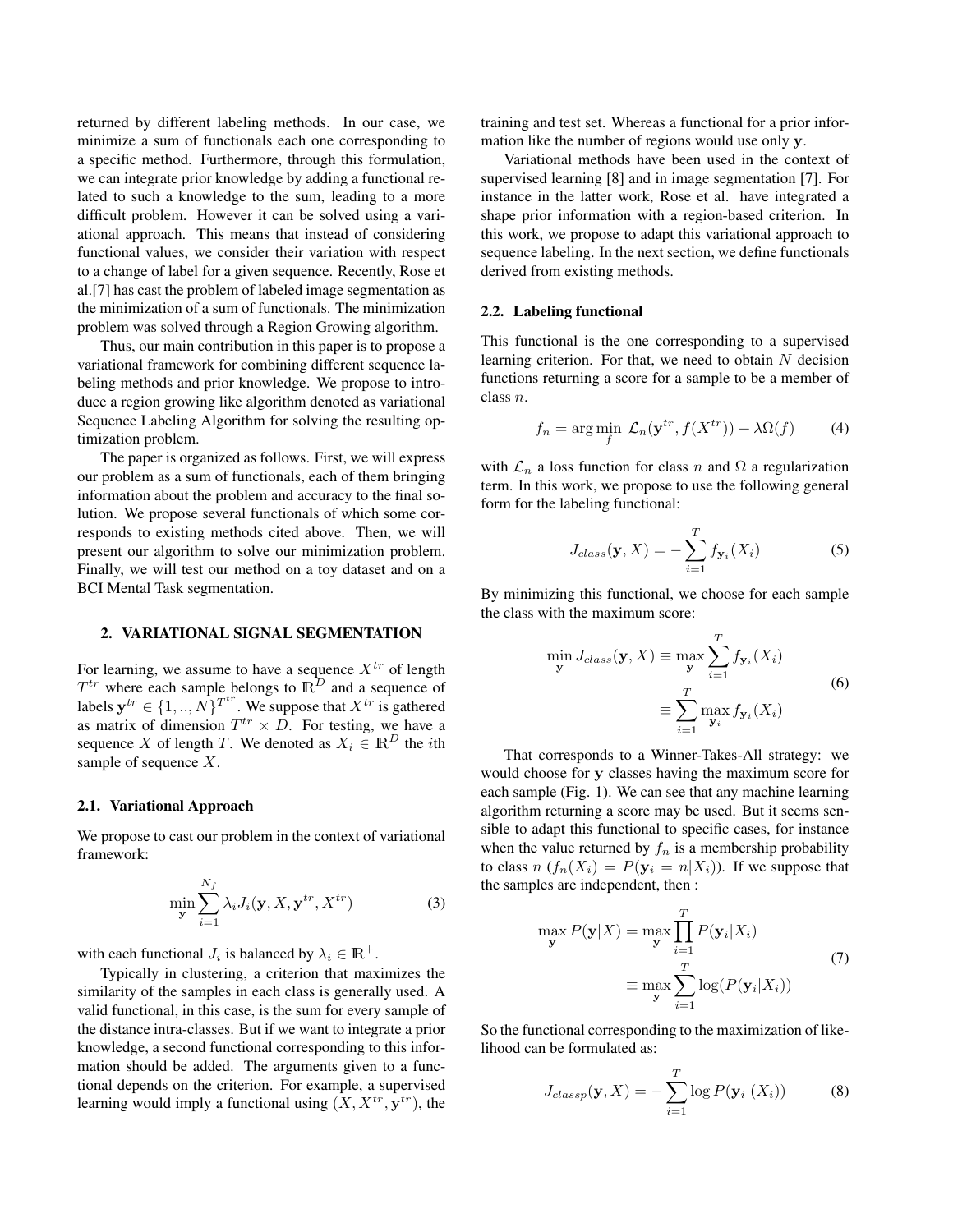

**Fig. 1.** Score returned by  $f_n$  functions over time. The bottom plot shows the estimated class obtained by WTA strategy (black is label 2 and white is label 1)

We defined two functionals corresponding to a supervised classification criterion. If used alone, these functionals boils down to usual supervised machine learning approach. But as we can see in Figure 1, if the score is noisy over time there are misclassified samples. Next, we propose new functionals that can be seen as regularizing terms that may smooth the sequence.

#### 2.3. Change detection functional

In machine learning community, several methods to detect class changes along time have been proposed. For instance Desobry et al [9] introduced the kernel change detection (KCD) method. If we have information concerning label changes along time, we should use it in the sequence labeling process. So we propose a functional that takes into account this kind of information.

First we define  $f_c$  a function returning a change detection score over time. An example of a returned change score over time is showed in Figure 2. We consider only the class changes in the segmentation. So we define a function, edge that returns a list of the indexes of the changes for a given y:

$$
L_c = edge(\mathbf{y}) = \{i : |\mathbf{y}_{i+1} - \mathbf{y}_i| \neq 0\} \in \mathbb{N}^{N_c} \quad (9)
$$

where  $L_c$  is the list of changes and  $N_c$  the number of changes. We propose a functional that maximizes the changes position precision:

$$
J_{edge}(\mathbf{y}, X) = -\frac{1}{N_c} \sum_{i \in L_c} f_c(X_i),
$$
  
with  $L_c = edge(\mathbf{y}) \in \mathbb{N}^{N_c}.$  (10)

Minimizing this functional move the borders of the regions to positions with the highest change score. Note that the



Fig. 2. Example of score returned by a change detection algorithm over the time. The bottom plot show how the label of the signal samples are structured. White and black regions respectively correspond to samples of class 1 and 2. The upper plot depicts the evolution of the score. We can note that the score becomes larger around regions where sample labels change.

functional is divided by the number of changes because otherwise a trivial solution would be to have a change for each samples if  $f_c > 0$ .

## 2.4. Prior information functionals

Now, we propose to define new functionals corresponding to a prior information criterion. These functionals are important as they force the solution to have some properties, for instance in sequence labeling, we may suppose that signal segments of same label have a minimal length.

## *Total variation functional*

When we know that the solution has large regions, it may be useful to limit the number of change by minimizing this functional:

$$
J_{TV}(\mathbf{y}) = \sum_{i=1}^{T-1} ||\mathbf{y}_{i+1} - \mathbf{y}_i||_0
$$
 (11)

where  $||.||_0$  is the  $\ell_0$  norm. This functional has been widely used in signal processing and image processing community and is called Total Variation (TV).

# *Markov Model functional*

The second prior information that we propose is one based on transition probabilities between classes. If we use a Markov Model to describe classes changes, the model is defined by a transition matrix M:

$$
M(c1, c2) = P(\mathbf{y}_i = c2|\mathbf{y}_{i-1} = c1)
$$
 (12)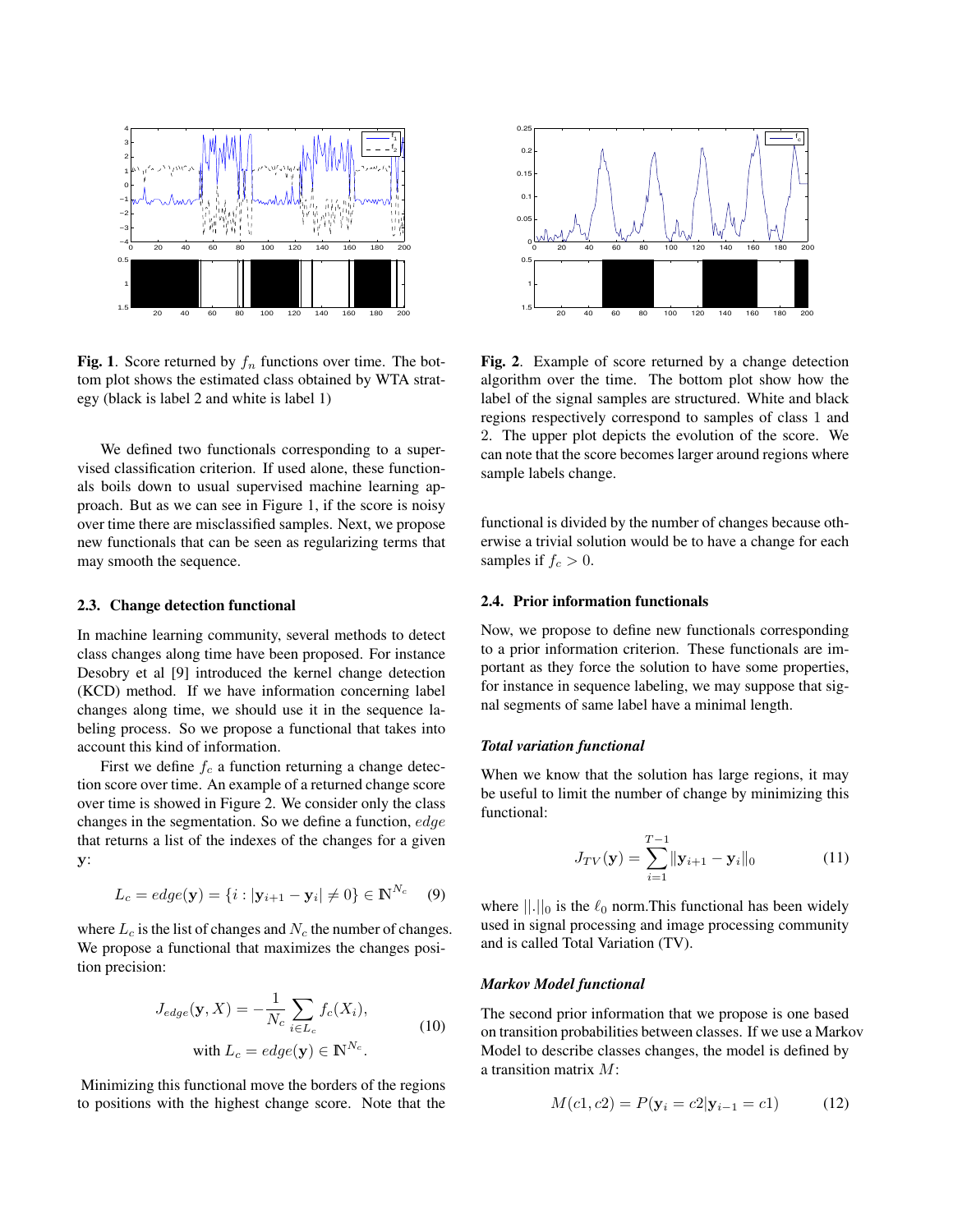This M matrix can be either estimated using the training set or defined by a user having an prior knowledge about the segmented process.

The functional corresponding to a Markov Model with a transition matrix M is:

$$
J_{MM}(\mathbf{y}, M) = -\sum_{k=1}^{T-1} \log P(\mathbf{y}_{k+1}|\mathbf{y}_k)
$$
  
= 
$$
-\sum_{k=1}^{K-1} \log M(\mathbf{y}_k, \mathbf{y}_{k+1})
$$
 (13)

This functional enables to have an *a priori* concerning the proportion of each class in the final segmentation and in the sequence of classes.

#### 2.5. Hidden Markov Models

In this section, we discuss the link between our framework and the existing signal segmentation method known as Normal HMM. HMM are based on the maximization of the probability of having a given sequence knowing an observation. So, if we want to put the HMM framework in our variational one, we have to minimize the functional:

$$
J_{HMM}(\mathbf{y}, X) = -P(\mathbf{y}|X)
$$
 (14)

which is equivalent to:

$$
J'_{HMM} = -\log P(\mathbf{y}|X)
$$
  
=  $-\log \left( \prod_{i=1}^{T} P(\mathbf{y}_i|X_i) \prod_{i=2}^{T} P(\mathbf{y}_i|\mathbf{y}_{i-1}) \right)$   
=  $-\sum_{i=1}^{T} \log P(\mathbf{y}_i|X_i) - \sum_{i=1}^{T-1} \log M(\mathbf{y}_i, \mathbf{y}_{i+1})$   
=  $J_{classp}(\mathbf{y}, X) + J_{MM}(\mathbf{y}, M)$  (15)

where  $M$  is the transition matrix of the HMM.

The HMM is a special case of our framework as it corresponds to the minimization of the sum of two functionals defined section 2. This method known for its efficiency in sequence labeling uses two functionals: the first one is the data term and the second one is the regularization term. But using HMM implies  $\lambda$ s coefficients to be equal and do not permit the user to balance between data precision and model precision.

For the HMM continuous case (Normal HMM[1]), the observations  $X$  have been generated by a known mixture of Gaussian depending on the hidden state. The algorithm used to obtain the HMM model is the EM algorithm and the Viterbi algorithm is used to obtain the most probable sequence.

HMM does not provide easy integration of prior information. In our variational framework, one can easily add prior information to HMM functionals to improve the result. For instance  $J_{edge}$  may improve the result as it force the transitions to be on the detected label change.

# 3. ALGORITHM

Current existing methods for sequence labeling are provided with efficient ad hoc algorithms. But these algorithms can not be used for any sum of functionals. In this context, we propose to use an algorithm based on a commonly used method in image processing: Region Growing. This algorithm is iterative, first an initial sequence is set, then the borders of the regions will be moved depending on a criterion.

Algorithm 1 Variational Sequence Labeling Algorithm (VSLA)

Initialization of  $y^0$ for  $i = 1, 2, \cdots$  do  $L_c = edge(\mathbf{y}^{i-1})$ {Edge moving loop} for  $j \in L_c$  do  ${\bf y}^+={\bf y}^{i-1};y^+_j={\bf y}^{i-1}_{j-1}$  ${\bf y}^-={\bf y}^{i-1};y^-_j={\bf y}^{i-1}_{j+1}$  $\Delta J^{+} = J({\bf y}^{+}) - J({\bf y}^{i-1})$  $\Delta J^{-} = J(\mathbf{y}^{-}) - J(\mathbf{y}^{i-1})$  $c = \arg \min[\Delta J^{-} 0 \, \Delta J^{+}]$  $V = [\mathbf{y}^- 0 \mathbf{y}^+]$  $y^i = V(:, c)$ end for  $L_r = region(\mathbf{y}^i)$ {Region changing loop} for  $j = 1 \dots |L_r|$  do I= indexes or region  $L_r(k)$ for  $k = 1...N$  do  $\mathbf{y}^* = \mathbf{y}^i; \mathbf{y}_I^* = k$  $\Delta J_k = J(\mathbf{y}^*) - J(\mathbf{y}^i)$ end for  $c = \arg \min \Delta J$  $y_I^i = c$ end for if stopping criterion then break end if end for with *region* a function returning the list of all regions for a given segmentation.

Our algorithm (Algo. 1), is iterative and two steps will be performed at each iteration. First, every edge in the current y will be tested and moved depending on the variation of  $J(y)$ . This step corresponds to the classical Region Growing Algorithm. Then every region of the current y will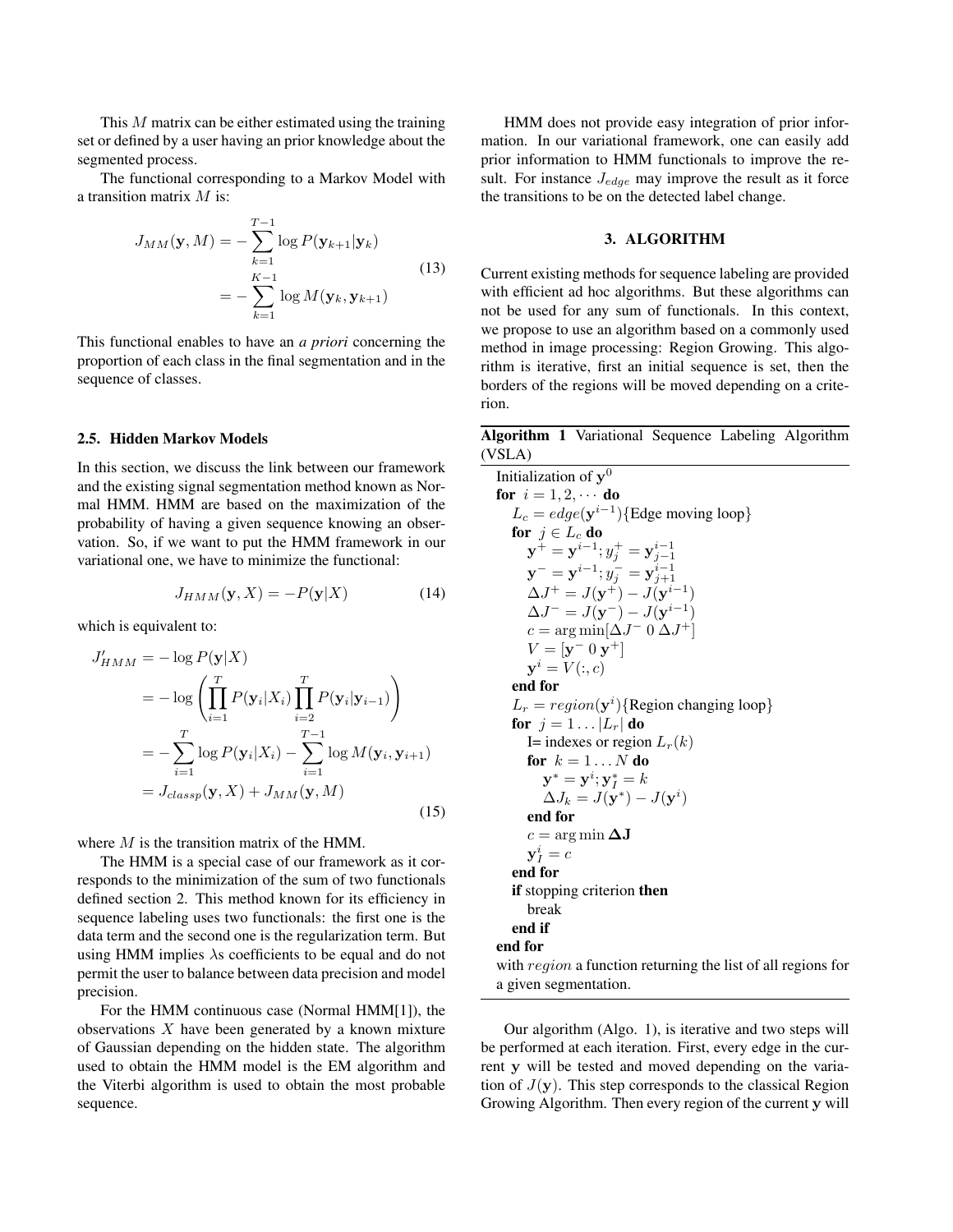be called into question and their class will be changed depending on the variation of  $J(y)$ . This step was added in order to speed up the sequence labeling process. Note that the calculation of  $J(y)$  is in fact never done. For each border movement only the variation  $\Delta J$  is processed. Simple algebras show that  $\Delta J$  may be found in a computationally efficient way. For instance the variation of  $J_{class}$  for changing the class of the *i*th sample from  $c_1$  to  $c_2$  is:

$$
\Delta J_{class}(X, i, c_1, c_2) = f_{c_1}(X_i) - f_{c_2}(X_i)
$$
 (16)

In the same way, an efficient variation for a complete region changing may be found.

The number of iteration before convergence is strongly dependent on the initialization. Then, we have to initialize our sequence at a value near from the optimum. In order to obtain an initialization y near the optimum, we solve a simpler version of our sum of functionals. For instance the initialization is the optimum  $y$  so that  $J_{class}$  is minimized, which is just an element-wise minimization.

#### 4. RESULTS

# 4.1. Toy dataset

We built a toy problem based on a 1D nonlinear multi-class switching mean. For each class two values are equally probable possible and the classes are changing over time. A Gaussian noise is then added to this generated signal. Figure 3 shows an example of a 3 classes toy dataset and his estimated normal densities  $(p(x|l))$ .



Fig. 3. Toy Dataset Example for 3 classes: each class can be of 2 values and their estimated(EM) class-conditional densities are shown on the right. Below, the class corresponding to the signal can be seen

A training set of 2000 points, a validation set of 2000 points and a test sets of 4000 points were generated. A validation method was used to choose the values of the  $\lambda_i$  coefficients (brute force).

We used several classification methods to obtain scores: SVM multi-class classifier, Mixture of Gaussian Classifier (MG) and Kernel Ridge Regression (KRR). For each method, we considered the  $J_{class}$  functional alone and with other functionals. We measured the accuracy of the segmentation on the test set for 10 generated datasets and the averaged results can be seen in Table 1.

Fusing scores obtained from different classification methods (SVM+MG+KRR) does not improve the result in this case. The problem is one-dimensional and simple enough to obtain robust classifiers from many methods. Hence, all classifiers give similar scores and do not provide enough diversity.

|           | <b>SVM</b>  |             | MG           |             |
|-----------|-------------|-------------|--------------|-------------|
|           | $J_{class}$ | $+J_{edge}$ | $J_{classp}$ | $+J_{edge}$ |
| Ø         | 0.7111      | 0.7174      | 0.7393       | 0.7400      |
| $+J_{TV}$ | 0.8677      | 0.8741      | 0.9311       | 0.9289      |
| $+J_{MM}$ | 0.8138      | 0.8104      | 0.9005       | 0.9002      |
|           | <b>KRR</b>  |             |              |             |
|           | $J_{class}$ | $+J_{edge}$ |              |             |
| Ø         | 0.7343      | 0.7480      |              |             |
| $+J_{TV}$ | 0.9155      | 0.9189      |              |             |
| $+J_{MM}$ | 0.8775      | 0.8844      |              |             |

Table 1. Results for the Toy Dataset

We can see that surprisingly, with our algorithm, the Markov Model functional does not have results as good as the Total Variation one. It comes from the fact that the toy example does not have a strong prior concerning label transition. Moreover  $J_{edge}$  functional does not always bring a better accuracy to the global solution.

# 4.2. BCI dataset

We used the Dataset from BCI Competition III provided by J. del R Millãn[10] to test our method. The problem was to determine the mental state of a subject along time. Three mental state were possible: subject thinking about his left hand, his right hand and his foot.

The features proposed in the competition are the Power Spectral Density of the EEG electrodes. And the best result were obtained by Linear Discrimination. To test our approach we used the given features without preprocessing and the classification method was a linear regression with canal selection[11].

We have 3 sessions for the training and 1 session for the test. The third training session was used as validation set to obtain the best values of the  $\lambda_i$  parameters.